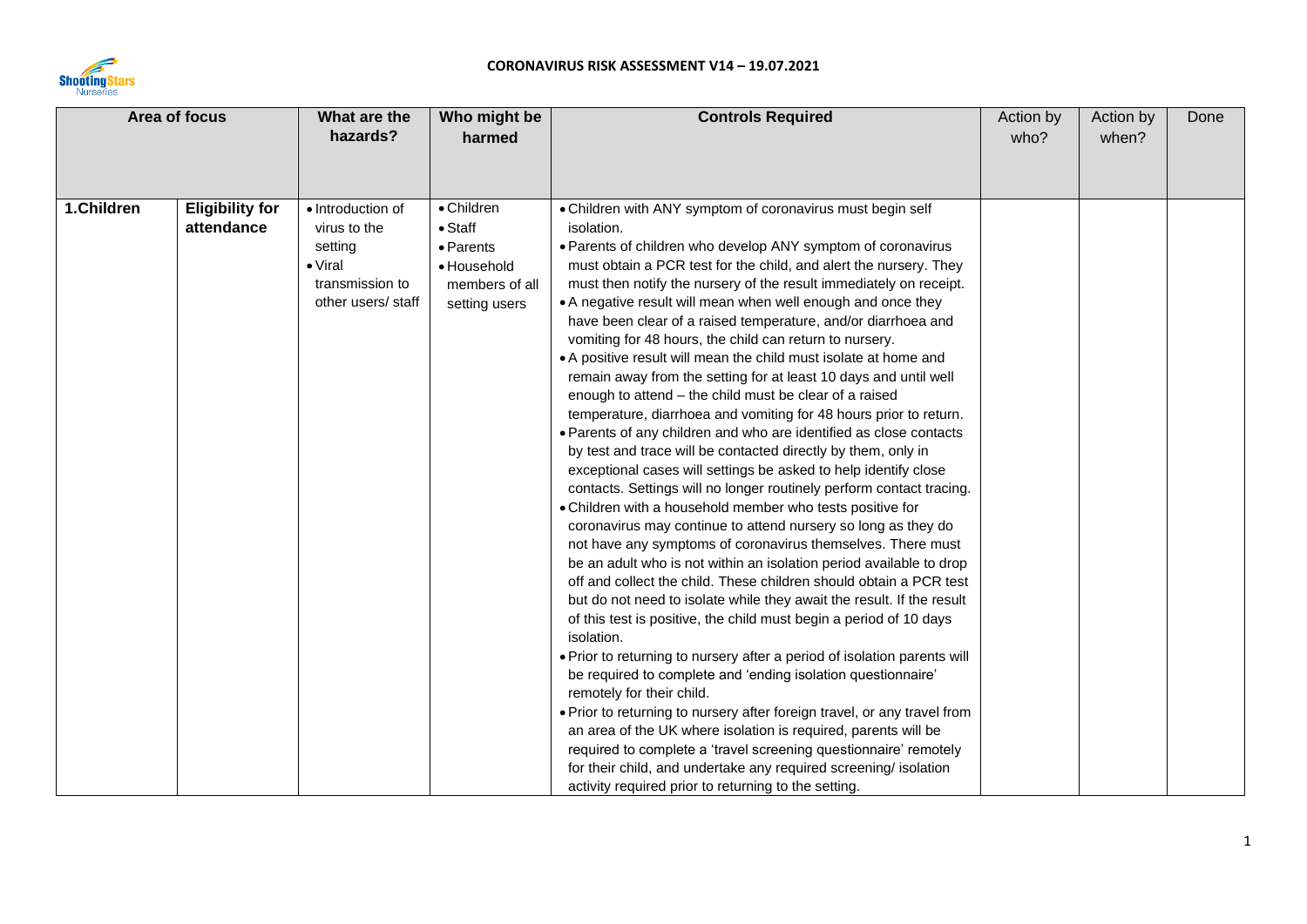|              |                                                    |                                                                                                                                    |                                                                                                      | . Temperature checks for children will be performed on entry.                                                                                                                                                                                                                                                                                                                                                                                                                                                                                                                                                                                                                                                                                                                                                                                                                                     |
|--------------|----------------------------------------------------|------------------------------------------------------------------------------------------------------------------------------------|------------------------------------------------------------------------------------------------------|---------------------------------------------------------------------------------------------------------------------------------------------------------------------------------------------------------------------------------------------------------------------------------------------------------------------------------------------------------------------------------------------------------------------------------------------------------------------------------------------------------------------------------------------------------------------------------------------------------------------------------------------------------------------------------------------------------------------------------------------------------------------------------------------------------------------------------------------------------------------------------------------------|
|              |                                                    |                                                                                                                                    |                                                                                                      | Entry will be denied if a child presents with a fever of 38 degrees                                                                                                                                                                                                                                                                                                                                                                                                                                                                                                                                                                                                                                                                                                                                                                                                                               |
|              |                                                    |                                                                                                                                    |                                                                                                      | or above, please refer to section 5.                                                                                                                                                                                                                                                                                                                                                                                                                                                                                                                                                                                                                                                                                                                                                                                                                                                              |
| 2. Workforce | <b>Training</b>                                    | $\bullet$ Lack of<br>knowledge to<br>support safe<br>working<br>practices<br>$\bullet$ Viral<br>transmission<br>within the setting | • Children<br>$\bullet$ Staff<br>• Parents<br>· Household<br>members of all<br>setting users         | . The Nursery Manager will hold a training session with each team<br>member to outline requirements, priorities and plans to prevent<br>the introduction and spread of coronavirus in the nursery setting<br>prior to them working as part of the team or with the children.<br>. The training session should include:<br>Coronavirus prevention training https://www.virtual-<br>a)<br>college.co.uk/courses//prevent-covid-19-free-<br>training?fbclid=IwAR0mqBrT8SIJ3ba758DuEjQEkfX2TyajBw<br>5rQv5FQdaK e3tBmRn9GLpV28<br>Donning and doffing PPE<br>b)<br>https://www.youtube.com/watch?v=-GncQ_ed-<br>9w&feature=share&fbclid=IwAR0waxGMGpT29fHVI-<br>vpZ2dp0Ubena5b9Jolj56tXoalb5tlwyAN4oVy-qE<br>Full coverage of Shooting Stars Nurseries Coronavirus Risk<br>C)<br>assessment, with opportunity to explore all aspects. This<br>should be signed by all employees working with children |
|              |                                                    |                                                                                                                                    |                                                                                                      | during the coronavirus pandemic.                                                                                                                                                                                                                                                                                                                                                                                                                                                                                                                                                                                                                                                                                                                                                                                                                                                                  |
|              | Use of<br>equipment,<br>stationary<br>and clothing | $\bullet$ Viral<br>transmission<br>within the setting                                                                              | $\bullet$ Staff<br>$\bullet$ Children<br>• Parents<br>• Household<br>members of all<br>setting users | • Staff should sanitise stationary twice daily.<br>• Staff should sanitise tablets twice daily.<br>· Staff should sanitise telephone handsets twice daily.                                                                                                                                                                                                                                                                                                                                                                                                                                                                                                                                                                                                                                                                                                                                        |
|              | <b>Breaks</b>                                      | $\bullet$ Viral<br>transmission<br>within the setting                                                                              | $\bullet$ Staff<br>• Children<br>• Parents<br>• Household<br>members of all<br>setting users         | • All crockery and cutlery use should be washed in hot soapy<br>water immediately after use, and then taken to the kitchen to be<br>cleaned in the dishwasher.<br>. Communal equipment such as, but not limited to kettle handles,<br>fridge handles, seating areas and table tops, work surfaces,<br>cupboard door handles, toilet seat and taps should be sanitised<br>twice daily.                                                                                                                                                                                                                                                                                                                                                                                                                                                                                                             |
|              | <b>Staff with</b><br>coronavirus<br>symptoms       | $\bullet$ Viral<br>transmission to<br>other setting<br>users                                                                       | • Children<br>$\bullet$ Staff<br>• Parents                                                           | · Please see section 5<br>. If symptoms develop during the working day, the staff member<br>should alert the Nursery Manager without delay and leave the<br>setting to begin isolation and obtain a PCR test.                                                                                                                                                                                                                                                                                                                                                                                                                                                                                                                                                                                                                                                                                     |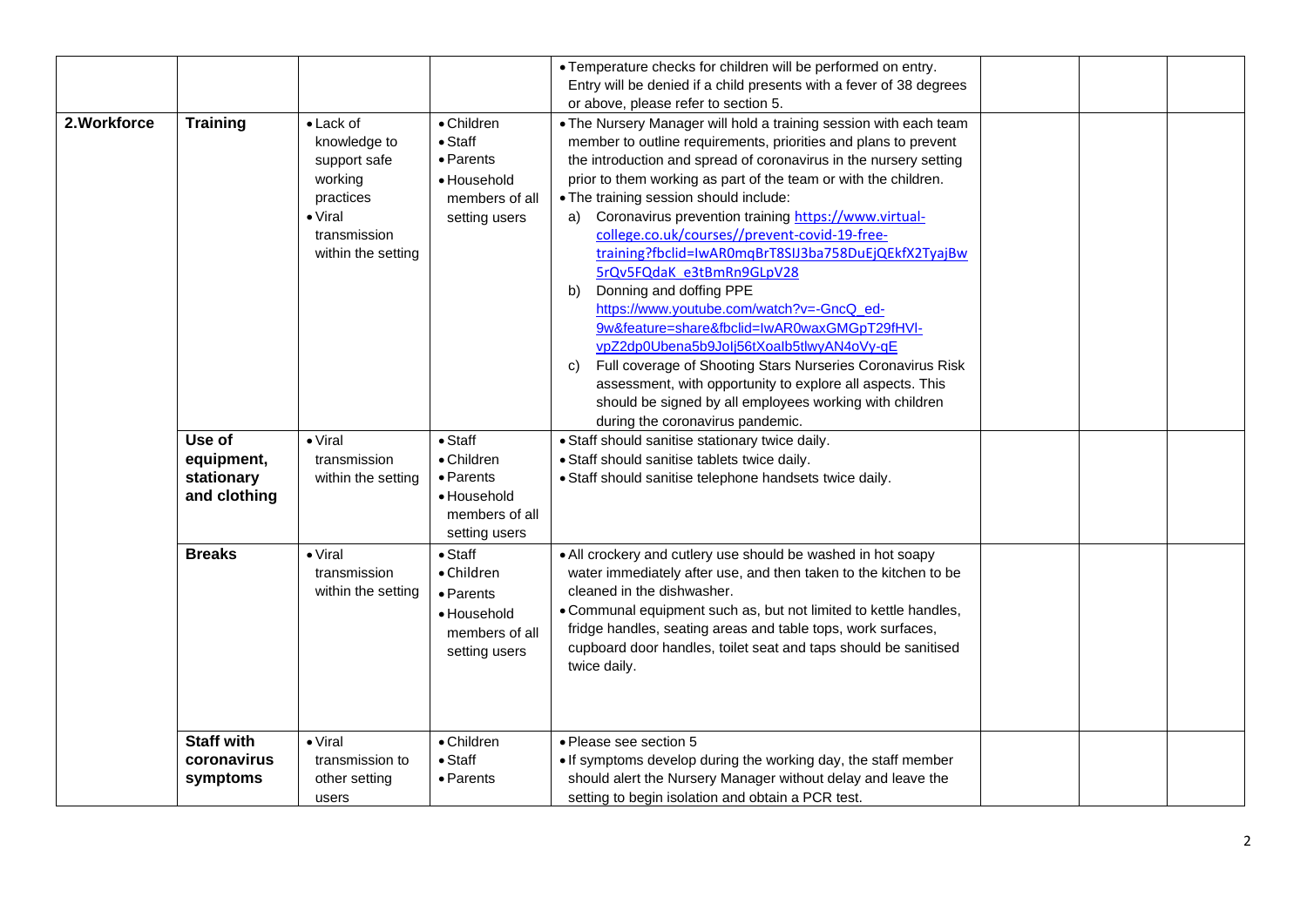|            | <b>Disclosure</b>                                                | • Adequate<br>safeguarding of<br>children, staff<br>and other setting<br>users                                      | · Household<br>member of all<br>setting users<br>• Children<br>$\bullet$ Staff<br>• Parents<br>• Household<br>members of all<br>setting users | • The staff member should avoid contact with other people within<br>the setting whilst they do this.<br>. No employee will attend the setting if they develop ANY<br>symptom of coronavirus, or receive a positive coronavirus test<br>result (PCR or LFT),<br>. No employee will attend the setting if they are identified in any<br>capacity as being person required to self-isolate, unless the staff<br>member is:<br>Below 18 years and 6 months old<br>a)<br>Fully vaccinated<br>b)<br>They have taken part or are currently part of and approved<br>C)                                                                                                                                                                                                                                                                                                                                                                                                                                                                                                                            |  |  |
|------------|------------------------------------------------------------------|---------------------------------------------------------------------------------------------------------------------|-----------------------------------------------------------------------------------------------------------------------------------------------|-------------------------------------------------------------------------------------------------------------------------------------------------------------------------------------------------------------------------------------------------------------------------------------------------------------------------------------------------------------------------------------------------------------------------------------------------------------------------------------------------------------------------------------------------------------------------------------------------------------------------------------------------------------------------------------------------------------------------------------------------------------------------------------------------------------------------------------------------------------------------------------------------------------------------------------------------------------------------------------------------------------------------------------------------------------------------------------------|--|--|
|            |                                                                  |                                                                                                                     |                                                                                                                                               | COVID-19 vaccine trial<br>d) They are not able to get vaccinated for medical reasons<br>In which case self-isolation guidance will not apply.<br>• The employee must notify the Nursery Manager without delay if<br>they are required to isolate.                                                                                                                                                                                                                                                                                                                                                                                                                                                                                                                                                                                                                                                                                                                                                                                                                                         |  |  |
|            | Participation<br>in the<br>asymptomati<br>c testing<br>programme | $\bullet$ Viral<br>transmission<br>within the setting<br>$\bullet$ Viral<br>transmission<br>within the<br>community | • Children<br>$\bullet$ Staff<br>• Parents<br>• Household<br>members of all<br>setting users                                                  | • Employees are encouraged to participate in the asymptomatic<br>testing programme offering lateral flow home test kits for twice<br>weekly testing.<br>• For those staff participating, tests should be taken on Monday<br>morning and Thursday morning prior to arrival at the nursery<br>setting.<br>. Tests must be taken at home, and not on site at nursery.<br>• The aim of the scheme is to reduce transmission rates by<br>identifying asymptomatic cases.<br>• A positive lateral flow test (LFT) will result in an employee being<br>required to begin isolation, and obtain a confirmatory PCR test<br>within 2 days.<br>. Where the result of the PCR test is positive the employee must<br>continue to self isolate for the remainder of the 10 day isolation<br>period. Where the result of the PCR test is negative, the<br>employee may end their isolation and resume normal activities<br>once they are well enough to do so. This means the must have<br>been clear of a raised temperature and any diarrhoea and<br>vomiting for a period of not less than 48 hours. |  |  |
| 3. Parents | <b>Arrival and</b><br>collection                                 | • Introduction of<br>the virus to the<br>setting                                                                    | • Parents<br>• Household<br>members of all<br>setting users                                                                                   | . Upon arrival at nursery parents will be invited into the setting and<br>asked to drop off and collect their child from the door of their<br>base room.                                                                                                                                                                                                                                                                                                                                                                                                                                                                                                                                                                                                                                                                                                                                                                                                                                                                                                                                  |  |  |
|            |                                                                  |                                                                                                                     |                                                                                                                                               |                                                                                                                                                                                                                                                                                                                                                                                                                                                                                                                                                                                                                                                                                                                                                                                                                                                                                                                                                                                                                                                                                           |  |  |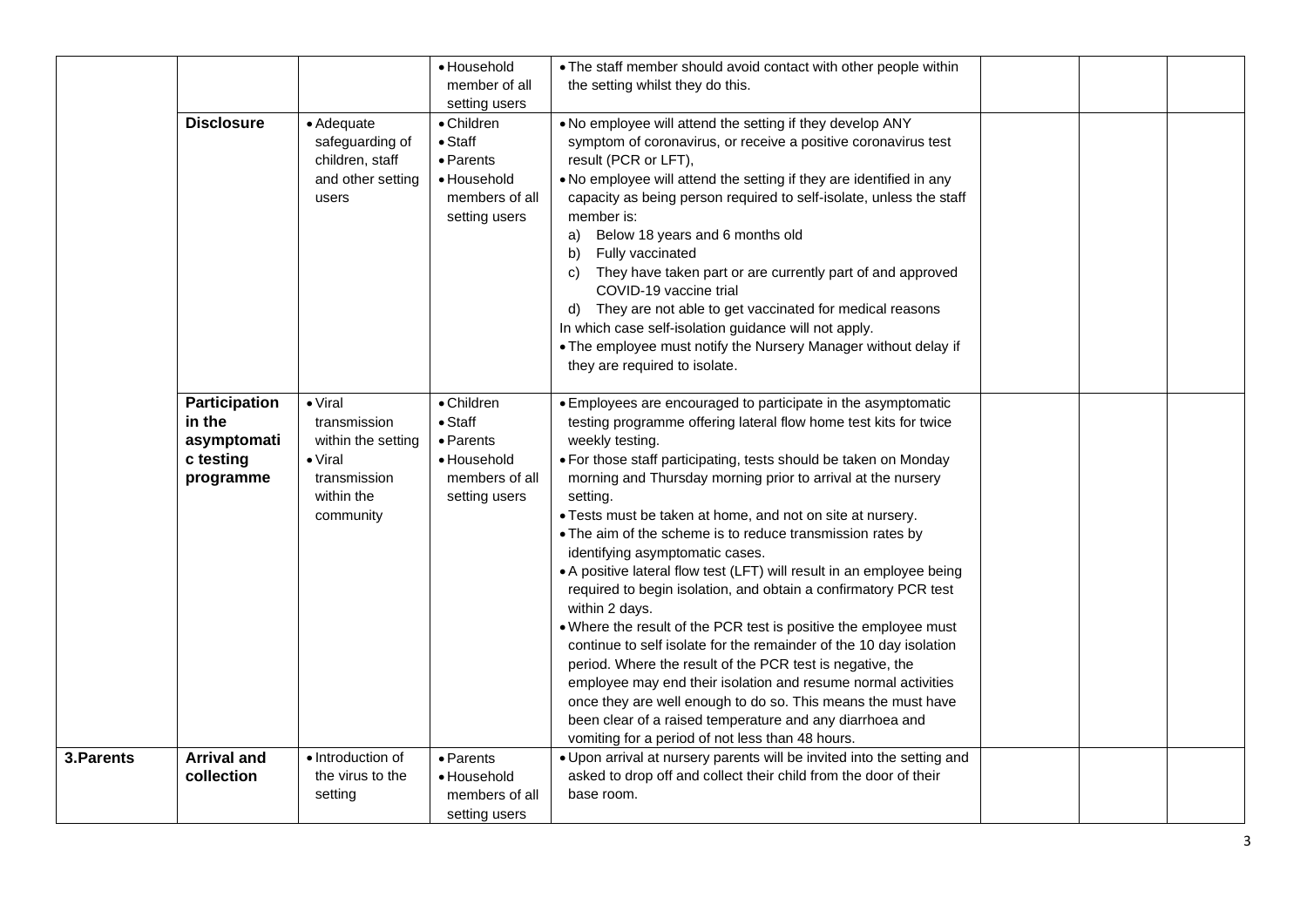|                      | $\overline{\bullet}$ Viral |                 | . If for any reason the corridor/ communal area outside of the base         |  |
|----------------------|----------------------------|-----------------|-----------------------------------------------------------------------------|--|
|                      | transmission               |                 | room becomes over crowded, parents may be asked to wait in                  |  |
|                      | between families           |                 | the lobby area until this clears.                                           |  |
|                      |                            |                 |                                                                             |  |
| <b>Communicati</b>   | · Inadequate               | • Children      | • Every effort should be made to facilitate effective communication         |  |
| on                   | transfer of                | • Parents       | between families and nursery. We are aware that coronavirus                 |  |
|                      | information to             | $\bullet$ Staff | still presents some challenges for our wider nursery community,             |  |
|                      | provide high               |                 | therefore, where barriers exist for parents preventing them from            |  |
|                      | quality care of            |                 | attending working in partnership meetings etc face to face, it is           |  |
|                      | children.                  |                 | vital that our nursery teams facilitate regular contact by a range          |  |
|                      | · Inability to meet        |                 | of means, to maintain effective, purposeful relationships. These            |  |
|                      | individual needs           |                 | include but are not limited to:                                             |  |
|                      |                            |                 | Video call using Microsoft Teams<br>$\circ$                                 |  |
|                      |                            |                 | Telephone<br>$\circ$                                                        |  |
|                      |                            |                 | Detailed and extensive email/ eyLog messaging service<br>$\circ$            |  |
|                      |                            |                 |                                                                             |  |
| <b>Disclosure of</b> | · Introduction of          | • Children      | Parents must make the Nursery Manager aware if a child has<br>$\bullet$     |  |
| information          | virus to the               | $\bullet$ Staff | a fever above 38 degrees, a new continuous cough, or loss/                  |  |
|                      | setting                    | • Parents       | change of taste and/ or smell regardless of whether parents                 |  |
|                      | $\bullet$ Viral            | · Household     | believe it to relate to COVID-19. In this instance children will            |  |
|                      | transmission to            | members of all  | not be able to attend nursery either, until the required period             |  |
|                      | other users/ staff         | setting users   | of isolation has concluded, and they are well enough to                     |  |
|                      | • Compromised              |                 | attend, or coronavirus testing has been completed producing                 |  |
|                      | infection control          |                 | a negative result, are well enough to attend and have been                  |  |
|                      |                            |                 | free of a raised temperature and/ or diarrhoea or vomiting for              |  |
|                      |                            |                 | 48 hours. This is a requirement detailed on the NHS website                 |  |
|                      |                            |                 | - Test results for coronavirus (COVID-19).                                  |  |
|                      |                            |                 | Standard exclusion periods apply for all other illnesses and                |  |
|                      |                            |                 | communicable diseases. Parents must make the nursery                        |  |
|                      |                            |                 | team aware is they believe their child is suffering from any                |  |
|                      |                            |                 | illness, so that the team can provide the appropriate care and              |  |
|                      |                            |                 | advice. If a child is not fit and well enough to undertake a                |  |
|                      |                            |                 | nursery day for any reason, they should remain at home until                |  |
|                      |                            |                 | they have recovered, at which time we will look forward to                  |  |
|                      |                            |                 | welcoming them back.                                                        |  |
|                      |                            |                 | A child must not arrive at nursery with or be collected by any<br>$\bullet$ |  |
|                      |                            |                 | person who has symptoms of coronavirus or is within an                      |  |
|                      |                            |                 | isolation period.                                                           |  |
|                      |                            |                 |                                                                             |  |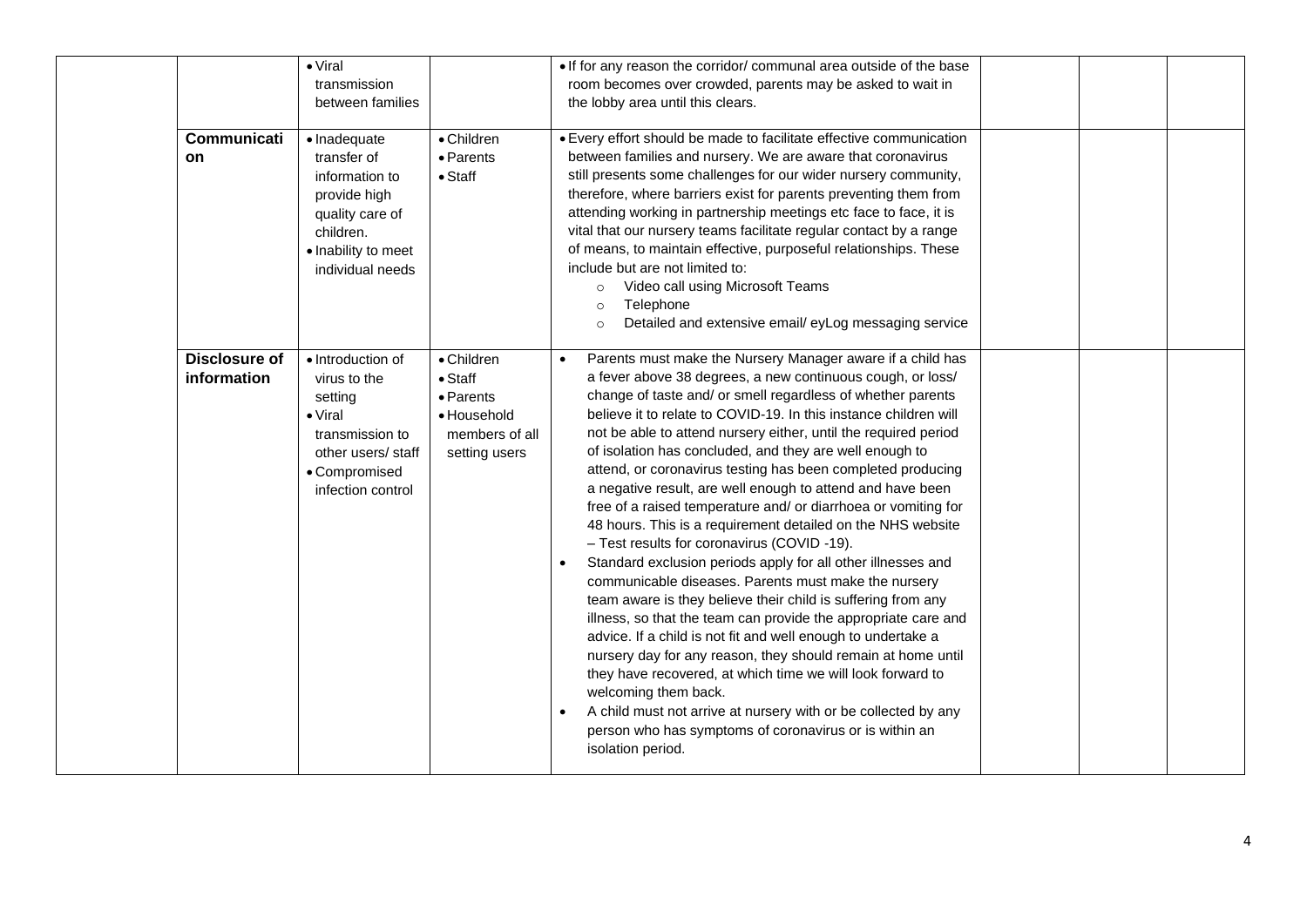| <b>4. Visitors</b>                                           | <b>All onsite</b><br>visitor                                          | · Introduction of<br>virus to the<br>setting<br>$\bullet$ Viral<br>transmission to<br>other users/staff                                               | • Children<br>$\bullet$ Staff<br>• Parents<br>• Household<br>members of all<br>setting users | • All visitors should confirm on arrival that they do not have any<br>symptoms of coronavirus, and are not within an isolation period.<br>Any visitor who has symptoms or is within an isolation period will<br>not be granted entry.<br>• Temperature checks will be performed on entry. Entry will be<br>denied if a visitor presents with a fever of 38 degrees or above.<br>• Visitors will be asked to sanitised their hands on arrival before<br>making their way through the building.                                                                                                                                                                                                                                                                                                                                                                                                                                                                                                                                                        |  |  |
|--------------------------------------------------------------|-----------------------------------------------------------------------|-------------------------------------------------------------------------------------------------------------------------------------------------------|----------------------------------------------------------------------------------------------|------------------------------------------------------------------------------------------------------------------------------------------------------------------------------------------------------------------------------------------------------------------------------------------------------------------------------------------------------------------------------------------------------------------------------------------------------------------------------------------------------------------------------------------------------------------------------------------------------------------------------------------------------------------------------------------------------------------------------------------------------------------------------------------------------------------------------------------------------------------------------------------------------------------------------------------------------------------------------------------------------------------------------------------------------|--|--|
| 5.Responding<br>to a<br>suspected<br>or<br>confirmed<br>case | <b>Suspected</b><br>case in a<br>child or staff<br>member on<br>site  | $\bullet$ Viral<br>transmission<br>between setting<br>users<br>$\bullet$ Viral<br>transmission to<br>staff isolating<br>with<br>symptomatic<br>person | • Children<br>$\bullet$ Staff<br>• Parents<br>• Household<br>members of all<br>setting users | • Any person displaying symptoms of coronavirus should be sent<br>home without delay and a PCR test should be undertaken. The<br>Nursery Manager should be made aware of the results without<br>delay.<br>. Where possible a child displaying symptoms should be cared for<br>by a member of staff away from their peers until they can be<br>collected from nursery.<br>. PPE must be worn by the staff member providing care for the<br>child whilst awaiting collection from nursery and used in line with<br>requirements detailed in section 7 - use of PPE when caring for<br>symptomatic people.<br>. Open windows to ensure good ventilation where it is safe to do<br>SO.<br>• The surface and resources used by the symptomatic person<br>should be disinfected once they have left.<br>• Any staff member who has been caring for a child with symptoms<br>of coronavirus must complete required hygiene measures (see<br>section 7) before returning to their duties.<br>• Carpeted area's and soft furnishings should be steam cleaned. |  |  |
|                                                              | <b>Suspected</b><br>case in a<br>child or staff<br>member off<br>site | · Introduction of<br>virus to the<br>setting                                                                                                          | • Children<br>$\bullet$ Staff<br>• Parents<br>• Household<br>members of all<br>setting users | • The staff member, or parents of a child displaying ANY symptom<br>must make the Nursery Manager aware without delay.<br>• The staff member, or parents of a child displaying ANY symptom<br>must obtain a PCR test for the symptomatic person and make<br>the Nursery Manager aware of the result as soon as they receive<br>• The symptomatic staff member or child must begin a period of<br>isolation for at least 10 days, ending either after 10 days and<br>once they are well enough to attend, and no longer have a high<br>temperature or feel hot and shivery, a runny nose or sneezing,<br>nausea, diarrhoea or vomiting; or on receipt of a negative result<br>for their PCR test, once they are well enough to attend, and have                                                                                                                                                                                                                                                                                                       |  |  |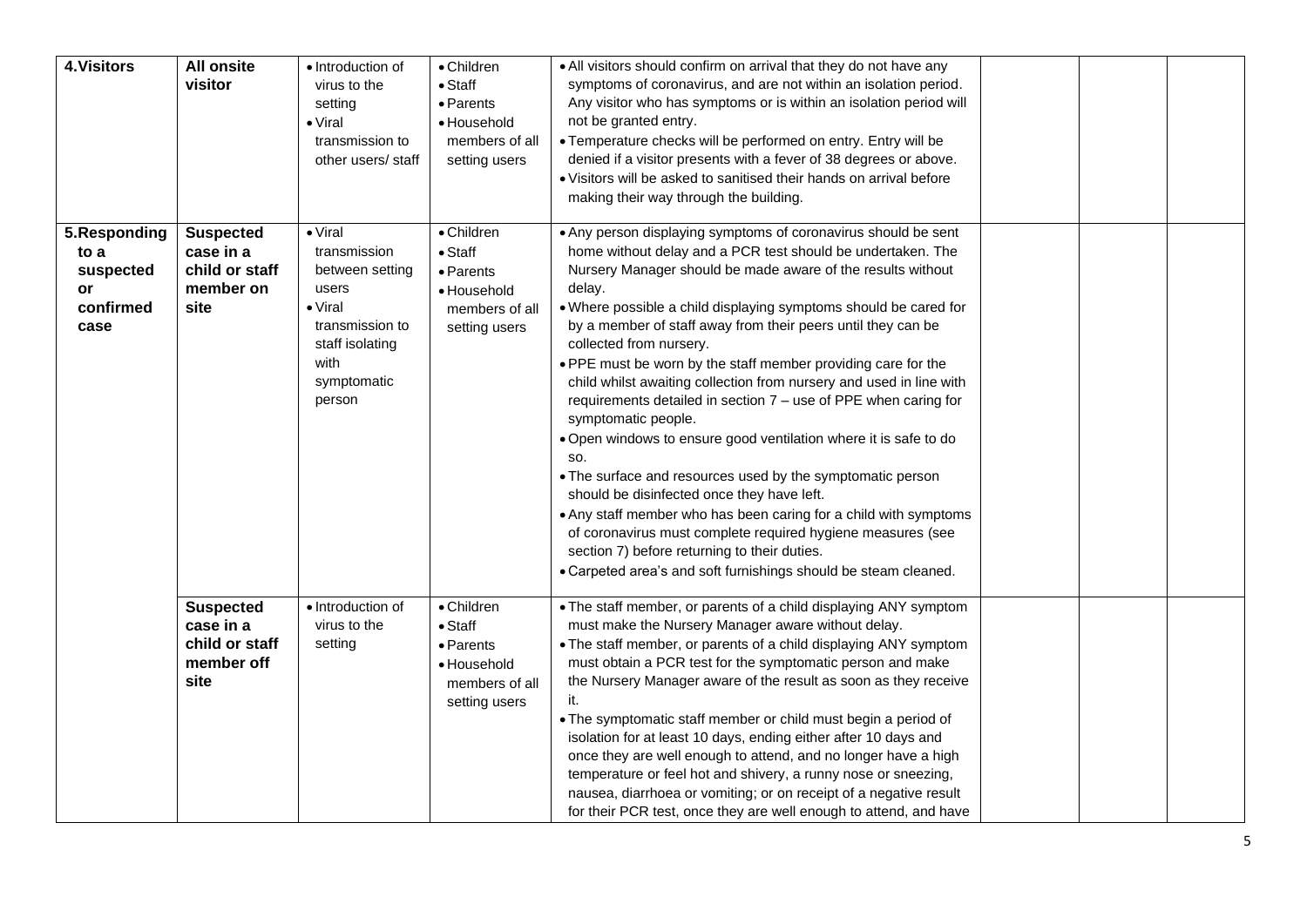|                                                                                       |                                                                                                                |                                                                                                                                                                   | been free of a raised temperature and diarrhoea or vomiting for<br>at least 48 hours.                                                                                                                                                                                                                                                                                                                                                                                                                                                                                                                                                                                                                                                                                                                                                                                                                                                                                                                                                                                                                                                                                                                                                                                                                                                                                                                                                                                                                                                                                                                                                                                                                               |  |  |
|---------------------------------------------------------------------------------------|----------------------------------------------------------------------------------------------------------------|-------------------------------------------------------------------------------------------------------------------------------------------------------------------|---------------------------------------------------------------------------------------------------------------------------------------------------------------------------------------------------------------------------------------------------------------------------------------------------------------------------------------------------------------------------------------------------------------------------------------------------------------------------------------------------------------------------------------------------------------------------------------------------------------------------------------------------------------------------------------------------------------------------------------------------------------------------------------------------------------------------------------------------------------------------------------------------------------------------------------------------------------------------------------------------------------------------------------------------------------------------------------------------------------------------------------------------------------------------------------------------------------------------------------------------------------------------------------------------------------------------------------------------------------------------------------------------------------------------------------------------------------------------------------------------------------------------------------------------------------------------------------------------------------------------------------------------------------------------------------------------------------------|--|--|
| <b>Suspected</b><br>case in a<br>household<br>member of a<br>child or staff<br>member | · Introduction of<br>virus to the<br>setting                                                                   | • Children<br>$\bullet$ Staff<br>• Parents<br>· Household<br>members of all<br>setting users                                                                      | • The symptomatic person should obtain a PCR test.<br>• The symptomatic person must isolate whilst they await the result<br>of the PCR. This person must not visit nursery during this period.<br>An alternative adult should drop off and collect the child from<br>nursery.                                                                                                                                                                                                                                                                                                                                                                                                                                                                                                                                                                                                                                                                                                                                                                                                                                                                                                                                                                                                                                                                                                                                                                                                                                                                                                                                                                                                                                       |  |  |
| <b>Actions</b><br>required in<br>response to a<br>positive<br>coronavirus<br>test.    | · Transmission of<br>virus within the<br>setting<br>• Management of<br>transmission<br>within the<br>community | • Children<br>$\bullet$ Staff<br>• Parents<br>• Household<br>members of all<br>setting users<br>• People who<br>have been in<br>contact with all<br>setting users | • The person with the positive test result must begin a 10 day<br>period of isolation. This will begin with the day symptoms began,<br>or the day of the test if the person was a-symptomatic, as day 0.<br>• All household members of the person with a positive test result<br>should book a PCR test. They do not need to isolate whilst<br>awaiting the result of the PCR test unless they are displaying<br>symptoms themselves, and so long as they are:<br>Below 18 years and 6 months old<br>a)<br>Fully vaccinated<br>b)<br>They have taken part or are currently part of and<br>C)<br>approved COVID-19 vaccine trial<br>d) They are not able to get vaccinated for medical reasons<br>. Where test and trace identify any close contacts within the<br>setting who are unvaccinated adults, these people should begin<br>a 10 day period of isolation. This will begin with the day of<br>contact as day 0.<br>. If the isolating contact of the positive case develops ANY<br>symptom of coronavirus they must obtain a PCR test.<br>• The environment used by any person who tests positive for<br>coronavirus must be deep cleaned once the room is no longer<br>occupied and a can/ cans or fogger should be used, strictly in<br>line with the risk assessment for use, to sanitise the room before<br>it is returned to use.<br>• Carpeted area's and soft furnishings should be steam cleaned.<br>• The Area Manager must be notified of a positive case<br>• A case file must be created by the Area Manager, with the<br>support of the Nursery Manager, for all positive cases and be<br>held within our internal records.<br>. The Area Manager will notify Ofsted, see section 7. Reporting. |  |  |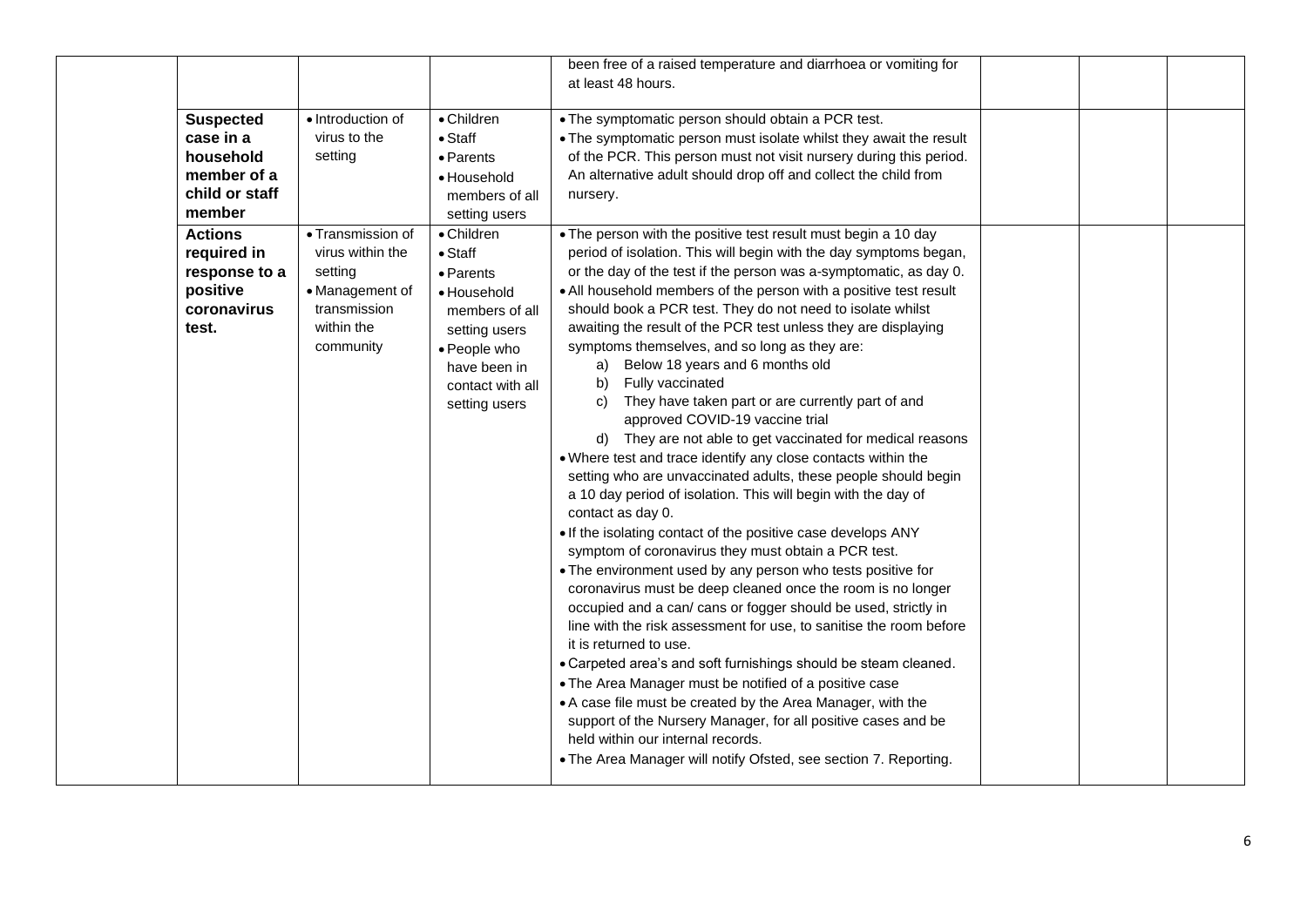| 6.Ending          | All persons    | $\bullet$ Viral    | • Children      | A person may stop self isolating after 10 days if they either:       |  |  |
|-------------------|----------------|--------------------|-----------------|----------------------------------------------------------------------|--|--|
| isolation         | may only end   | transmission       | $\bullet$ Staff | • do not have any symptoms                                           |  |  |
|                   | isolation and  | within the setting | • Parents       | • just have a cough or changes to their sense of smell or taste -    |  |  |
|                   | return to the  |                    |                 | these can last for weeks after the infection has gone                |  |  |
|                   | setting on the |                    | • Household     |                                                                      |  |  |
|                   | basis detailed |                    | members of all  | A person must continue to self isolate after 10 days if they have:   |  |  |
|                   |                |                    | setting users   | • a high temperature or feel hot and shivery                         |  |  |
|                   |                |                    |                 |                                                                      |  |  |
|                   |                |                    |                 | • a runny nose or sneezing                                           |  |  |
|                   |                |                    |                 | · nausea or being sick                                               |  |  |
|                   |                |                    |                 | • diarrhoea                                                          |  |  |
|                   |                |                    |                 | Self isolation may end only when these symptoms have gone.           |  |  |
|                   |                |                    |                 | A person with a raised temperature, diarrhoea or vomiting must       |  |  |
|                   |                |                    |                 | stay at home until 48 hours after they have stopped.                 |  |  |
|                   |                |                    |                 |                                                                      |  |  |
|                   |                |                    |                 | • All persons must complete an 'ending isolation questionnaire'      |  |  |
|                   |                |                    |                 | prior to their return to the setting.                                |  |  |
|                   |                |                    |                 | . If a person is isolating because of a positive test result but did |  |  |
|                   |                |                    |                 | not have any symptoms at the time of the test, however they          |  |  |
|                   |                |                    |                 | later develop COVID-19 symptoms within their isolation period,       |  |  |
|                   |                |                    |                 | they must start a new 10 day isolation period by counting 10 full    |  |  |
|                   |                |                    |                 | days from the day following the symptom onset.                       |  |  |
| 7.Hygiene,        | <b>General</b> | $\bullet$ Viral    | • Children      | . Upon arrival at nursery hand gel will be available at the entrance |  |  |
| infection         | hygiene        | transmission       | $\bullet$ Staff | to the building, this should be used on entry by all adults before   |  |  |
| control and       | precautions    | within the setting | • Parents       | moving into the building.                                            |  |  |
| <b>Health and</b> | to be          |                    | • Household     | • All persons entering the nursery must immediately make their       |  |  |
| <b>Safety</b>     | observed by    |                    | members of all  | way to the nearest hand wash facilities, and using soap and          |  |  |
|                   | all site users |                    | setting users   | water wash their hands for at least 20 seconds, drying them with     |  |  |
|                   |                |                    |                 | disposable paper towels or a hand dryer                              |  |  |
|                   |                |                    |                 | . Children not using hand gel should be escorted directly by staff   |  |  |
|                   |                |                    |                 | to handwashing facilities on entry whilst they support them in not   |  |  |
|                   |                |                    |                 | touching surfaces en route where possible.                           |  |  |
|                   |                |                    |                 | • 20 second handwashing as detailed above should take place at       |  |  |
|                   |                |                    |                 | regular intervals throughout the day, included but not limited to    |  |  |
|                   |                |                    |                 | before and after wiping noses, coughing, and sneezing; before        |  |  |
|                   |                |                    |                 | and after engaging in personal care routines; after handling used    |  |  |
|                   |                |                    |                 | bedding and soiled laundry; before handling fresh laundry; before    |  |  |
|                   |                |                    |                 | and after food preparation and handling and feeding children.        |  |  |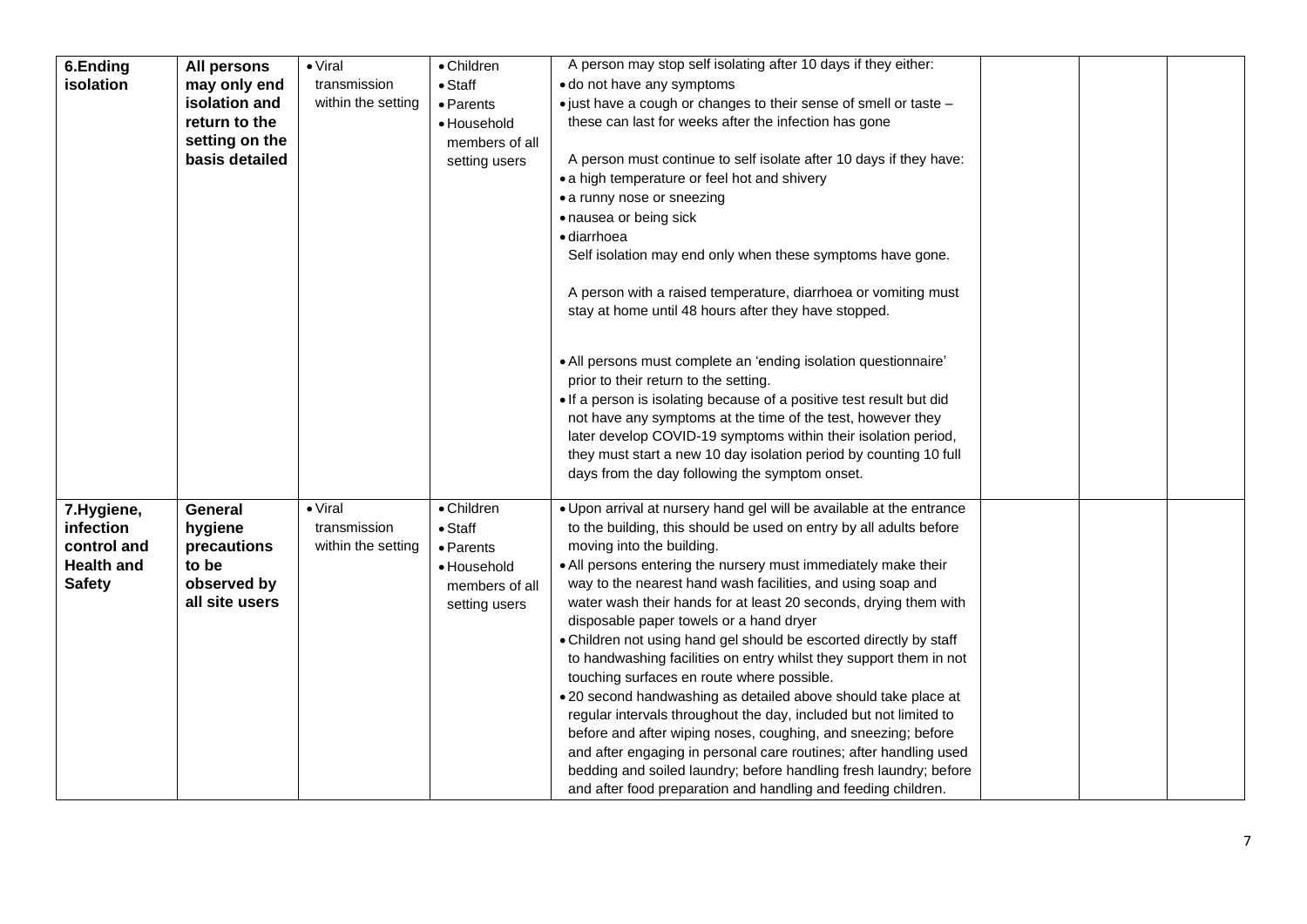|                                                                  |                                                                                                                                                                                                                                                                    |                                                                                                             | • Staff should ensure all rooms used are well ventilated.                                                                                                                                                                                                                                                                                                                                                                                                                                                                                                                                                                                                                                                                                                                                                                                                                                                                                                                                                                                                                                                                                                                                                          |  |  |
|------------------------------------------------------------------|--------------------------------------------------------------------------------------------------------------------------------------------------------------------------------------------------------------------------------------------------------------------|-------------------------------------------------------------------------------------------------------------|--------------------------------------------------------------------------------------------------------------------------------------------------------------------------------------------------------------------------------------------------------------------------------------------------------------------------------------------------------------------------------------------------------------------------------------------------------------------------------------------------------------------------------------------------------------------------------------------------------------------------------------------------------------------------------------------------------------------------------------------------------------------------------------------------------------------------------------------------------------------------------------------------------------------------------------------------------------------------------------------------------------------------------------------------------------------------------------------------------------------------------------------------------------------------------------------------------------------|--|--|
| <b>General use</b><br>of PPE                                     | $\bullet$ Viral<br>transmission and<br>general cross<br>contamination<br>between children<br>and staff                                                                                                                                                             | $\bullet$ Staff<br>• Children                                                                               | . PPE must be worn in line with company policies and procedures<br>for 'normal' personal care, first aid and food handling operations.<br>Within the nursery.<br>• As ever, PPE is disposable and strictly single use.                                                                                                                                                                                                                                                                                                                                                                                                                                                                                                                                                                                                                                                                                                                                                                                                                                                                                                                                                                                             |  |  |
| <b>Use of PPE</b><br>when caring<br>for<br>symptomatic<br>people | $\bullet$ Viral<br>transmission<br>from<br>symptomatic<br>person to staff<br>member caring<br>for them.<br>$\bullet$ Viral<br>transmission into<br>setting following<br>caring for a<br>person in<br>isolation<br>• Contamination<br>from unsafe<br>removal of PPE | • Staff member<br>caring for a<br>person in<br>isolation<br>• All contacts<br>immediately<br>following this | • Training on donning and doffing PPE must be completed prior to<br>use of PPE to care for symptomatic people. This method must be<br>followed.<br>. When caring for a person displaying coronavirus symptoms, prior<br>to them leaving the setting, the following PPE should be worn:<br>a) Disposable gloves<br>b) Disposable apron<br>c) Disposable face mask<br>d) If you believe you are at risk of bodily fluid being splashed into<br>your eyes eg from coughing where this is a symptom displayed<br>by the child who is isolating, protective goggles/ a visor should<br>be worn - this is also particularly important where a child in your<br>care requires care for a medical condition that gives rise to an<br>aerosol generating procedure. An individual risk assessment<br>must be conducted for the undertaking of this.<br>• All PPE should be disposed of in a sealed bin bag, and may be<br>disposed of within general household waste after removal.<br>• Before continuing with their duties the person who has provided<br>care for the symptomatic child until they were collected must visit<br>the nearest hand washing facilities and ensure that thorough<br>handwashing takes place. |  |  |
| Cleaning-<br>general daily.                                      | $\bullet$ Viral<br>transmission<br>from<br>contaminated<br>surfaces                                                                                                                                                                                                | • Children<br>$\bullet$ Staff<br>• Parents<br>• Visitors                                                    | · Disinfection of high touch points including but not limited to, door<br>handles and push plates, banister rails, sinks, taps, toilets, bin<br>lids and high use surface must take place at least twice per day.<br>• Single use disposable cloths should be used for all usual surface<br>cleaning eg table tops, sinks, toilet seats etc throughout the day.<br>• Any soft furnishings that remain in situ must be sprayed with<br>fabric disinfectant spray twice daily or steamed where this can be<br>done away from children, following the am and pm sessions.<br>• All bedding is, as ever, for use by one child only and must be<br>laundered daily following use. Sheets and mat covers should be                                                                                                                                                                                                                                                                                                                                                                                                                                                                                                       |  |  |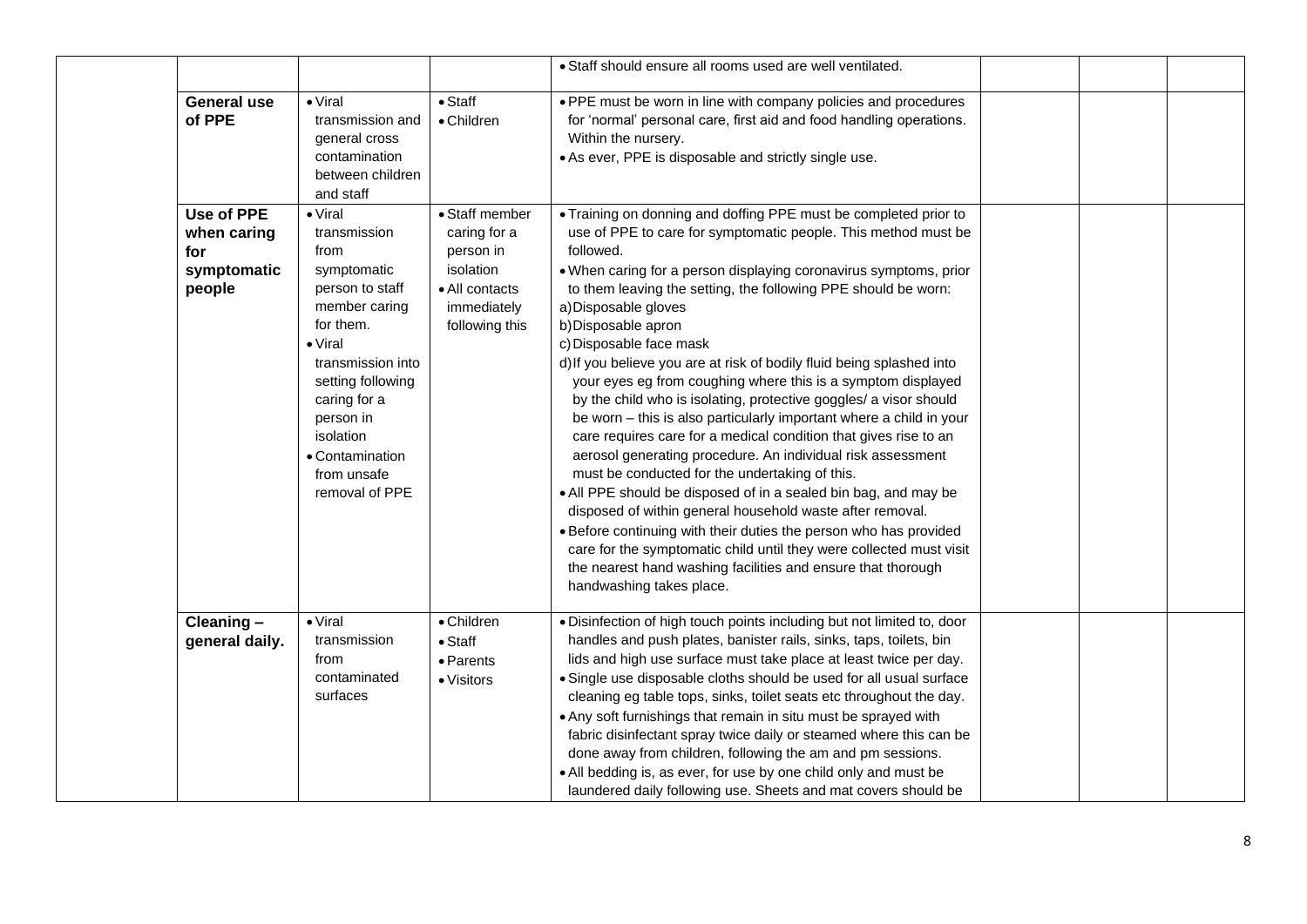|                                               |                                                                                                                             |                                                                        | laundered at 90 degrees. Tea towels should also be laundered at<br>90 degrees.<br>. Fleece and cellular blankets, and other items such as bibs and<br>aprons should be laundered after use at the highest temperature<br>possible in line with the care label using a laundry disinfectant/<br>sanitiser eg gompels bactisan.<br>. Dry wipes/ disposable wipes must be used in place of flannels for<br>cleaning hands and faces and disposed of after use. Flannels<br>should not be used at this time.<br>. All sleep mats must be sanitised immediately after use.<br>• Cot mattresses, bars and rails must be sanitised immediately<br>after use.<br>• All toys and equipment used in the room during the course of a<br>day must be sanitised at the end of that day.<br>. Rattles and teething toy must be sterilised after use.<br>. Plastic weaning spoons and beakers should be sterilised before<br>use.<br>• All crockery, cutlery, cups and serving utensils and equipment<br>should be washed in the kitchen, and must then be put through a<br>dishwasher cycle to ensure thorough, high temperature cleaning.<br>. Out of hours nursery cleaning must be sufficient to ensure<br>cleaning of all areas of the nursery environment each day.<br>• Each room should have a set of mops and buckets identified<br>solely for their use. |  |  |
|-----------------------------------------------|-----------------------------------------------------------------------------------------------------------------------------|------------------------------------------------------------------------|-----------------------------------------------------------------------------------------------------------------------------------------------------------------------------------------------------------------------------------------------------------------------------------------------------------------------------------------------------------------------------------------------------------------------------------------------------------------------------------------------------------------------------------------------------------------------------------------------------------------------------------------------------------------------------------------------------------------------------------------------------------------------------------------------------------------------------------------------------------------------------------------------------------------------------------------------------------------------------------------------------------------------------------------------------------------------------------------------------------------------------------------------------------------------------------------------------------------------------------------------------------------------------------------------------------------------------------------------------|--|--|
| <b>Reporting -</b><br>please see<br>section 5 | $\bullet$ Viral<br>transmission<br>through the<br>setting<br>$\bullet$ Viral<br>transmission into<br>the wider<br>community | · Household<br>members of all<br>setting users<br>• Wider<br>community | . Report all instances of positive cases of coronavirus to the Area<br>Manager without delay.<br>. The Area Manager will create a case file for each confirmed<br>case.<br>• All confirmed cases must be notified to Ofsted by the Area<br>Manager.<br>. Where an outbreak is identified, advice must be sought from the<br>local Health Protection Agency.<br>• Any confirmed cases should be notified to the parents of children<br>who attend the setting in the same way as other infectious<br>illnesses, advising them of the symptoms to look out for and what<br>action to take if their child develops these symptoms.<br>. Details of any person who tests positive for coronavirus will not<br>be disclosed to other nursery users.                                                                                                                                                                                                                                                                                                                                                                                                                                                                                                                                                                                                      |  |  |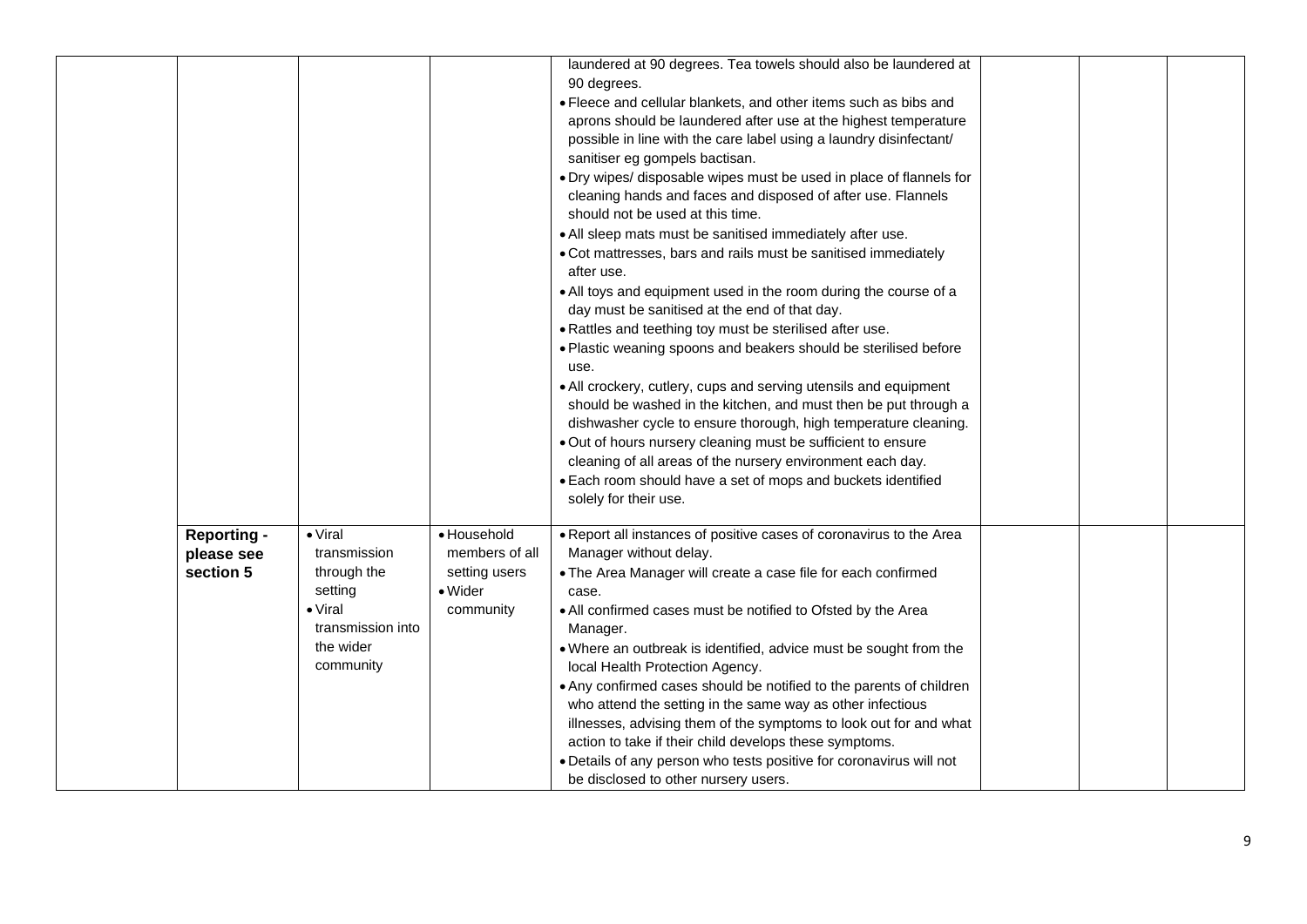| <b>Specific</b> | $\bullet$ Viral   | • Children      | <b>Product</b> | Purpose/use                | <b>Specific risk</b>  |  |  |
|-----------------|-------------------|-----------------|----------------|----------------------------|-----------------------|--|--|
| cleaning        | transmission      | $\bullet$ Staff |                |                            | assessment in place/  |  |  |
| products for    | through the       | • Parents       |                |                            | required              |  |  |
| the             | setting           | • Visitors      | Steam          | Carpeted areas, and soft   | Yes                   |  |  |
| prevention of   | $\bullet$ Viral   |                 | cleaner        | furnishings in a room      |                       |  |  |
| coronavirus     | transmission      |                 |                | following a confirmed      |                       |  |  |
| spread          | from contact with |                 |                | case of coronavirus.       |                       |  |  |
|                 | contaminated      |                 |                |                            |                       |  |  |
|                 | surfaces          |                 |                | Daily cleaning of soft     |                       |  |  |
|                 |                   |                 |                | furnishings.               |                       |  |  |
|                 |                   |                 | Gompels        | Sanitisation of a base     | Yes                   |  |  |
|                 |                   |                 | V10            | room when there is a       |                       |  |  |
|                 |                   |                 | antiviral      | confirmed case of          |                       |  |  |
|                 |                   |                 | room           | coronavirus.               |                       |  |  |
|                 |                   |                 | fogger         |                            |                       |  |  |
|                 |                   |                 | Gompels        | Added to all laundry       | $\overline{N}$        |  |  |
|                 |                   |                 | soclean        | cycles where the items     |                       |  |  |
|                 |                   |                 | bactisan       | cannot be laundered at     |                       |  |  |
|                 |                   |                 |                | 90 degrees                 |                       |  |  |
|                 |                   |                 | Fabric/ soft   | End of session             | No, but you must      |  |  |
|                 |                   |                 | surface        | disinfection of soft       | obtain the correct    |  |  |
|                 |                   |                 | disinfectant   | furnishings that cannot    | COSHH/ safety data    |  |  |
|                 |                   |                 | spray          | be laundered               | sheet for the product |  |  |
|                 |                   |                 | (various       |                            | which is in use       |  |  |
|                 |                   |                 | brands)        |                            |                       |  |  |
|                 |                   |                 | Sanimed        | High touch points in       | Yes                   |  |  |
|                 |                   |                 | large          | communal areas             |                       |  |  |
|                 |                   |                 | alcohol        | throughout the day; and    |                       |  |  |
|                 |                   |                 | surface        | in base rooms ONLY at      |                       |  |  |
|                 |                   |                 | wipes          | the end of the day once    |                       |  |  |
|                 |                   |                 | (gompels)      | all children have left.    |                       |  |  |
|                 |                   |                 |                | Telephone handsets and     |                       |  |  |
|                 |                   |                 |                | tablets at the end of each |                       |  |  |
|                 |                   |                 |                | session, outside of the    |                       |  |  |
|                 |                   |                 |                | base room.                 |                       |  |  |
|                 |                   |                 |                |                            |                       |  |  |
|                 |                   |                 |                | These must not be stored   |                       |  |  |
|                 |                   |                 |                | in children's rooms and    |                       |  |  |
|                 |                   |                 |                | must be kept out of reach  |                       |  |  |
|                 |                   |                 |                | of children.               |                       |  |  |
|                 |                   |                 |                |                            |                       |  |  |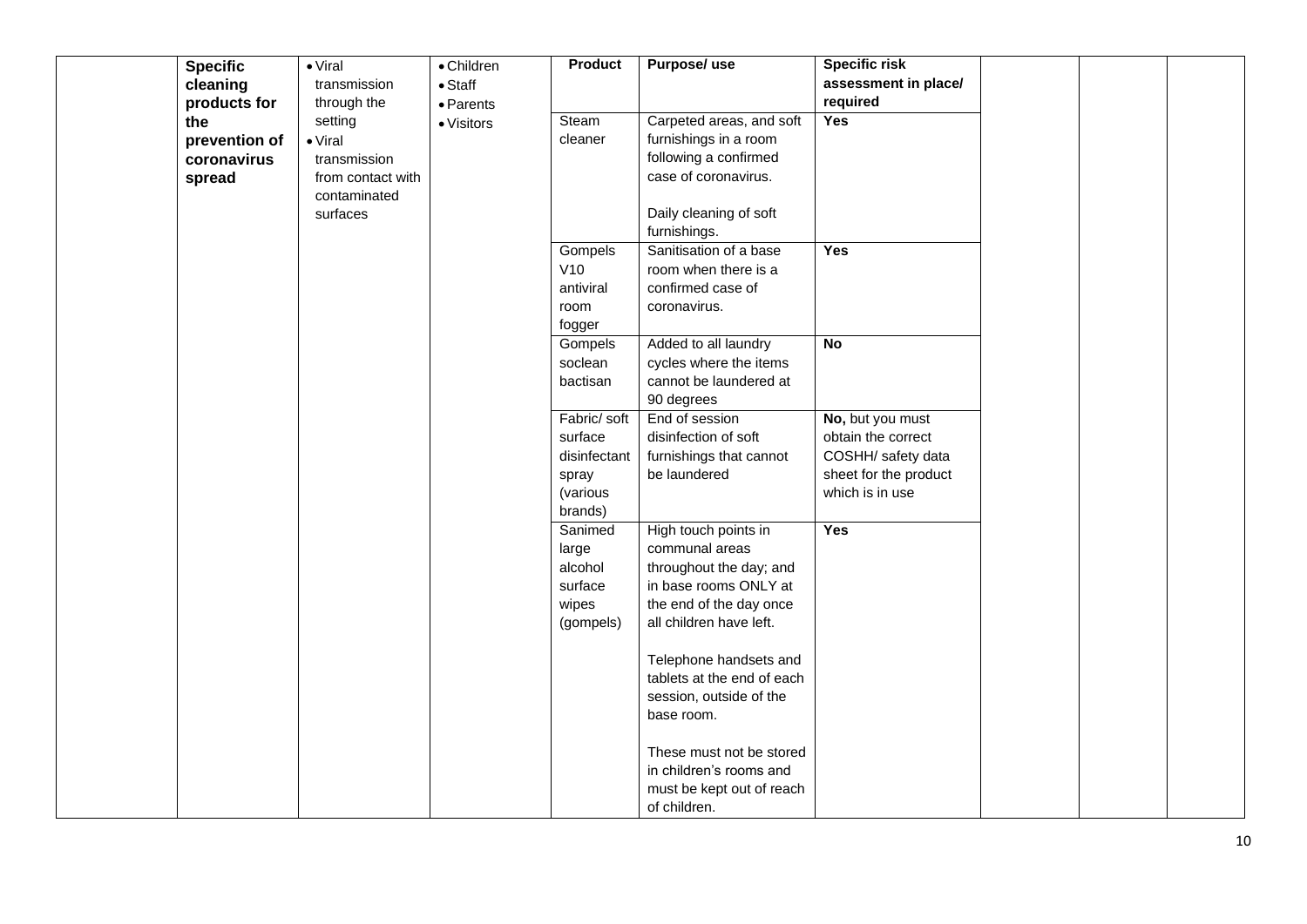|            |                    |                        |                 |             | Gloves should be worn                                        |                           |  |  |
|------------|--------------------|------------------------|-----------------|-------------|--------------------------------------------------------------|---------------------------|--|--|
|            |                    |                        |                 |             | for use.                                                     |                           |  |  |
|            |                    |                        |                 | Gompels     | Regular cleaning of high                                     | <b>No</b>                 |  |  |
|            |                    |                        |                 | anti        | touch points, phone                                          |                           |  |  |
|            |                    |                        |                 | bacterial   | handsets and tablets                                         |                           |  |  |
|            |                    |                        |                 | surface     | within the base rooms                                        |                           |  |  |
|            |                    |                        |                 | wipes       | throughout the course of                                     |                           |  |  |
|            |                    |                        |                 |             | the day.                                                     |                           |  |  |
|            |                    |                        |                 | Gompels     | Daily cleaning/ sanitising                                   | $\overline{N}$            |  |  |
|            |                    |                        |                 | soclean     | of surfaces, resources,                                      |                           |  |  |
|            |                    |                        |                 | antiviral + | nappy change units etc.                                      |                           |  |  |
|            |                    |                        |                 | sanitiser   |                                                              |                           |  |  |
|            |                    |                        |                 |             | 30 second contact time                                       |                           |  |  |
|            |                    |                        |                 |             | required for effective use                                   |                           |  |  |
|            |                    |                        |                 | Gompels     | Cleaning of food                                             | <b>No</b>                 |  |  |
|            |                    |                        |                 | antibac     | preparation surfaces and                                     |                           |  |  |
|            |                    |                        |                 | spray       | table tops prior to meals/                                   |                           |  |  |
|            |                    |                        |                 |             | snacks being served                                          |                           |  |  |
|            |                    |                        |                 | Gompels     | Once floors have been                                        | No, but must be diluted   |  |  |
|            |                    |                        |                 | sterilising | mopped with a detergent                                      | as per manufacturer's     |  |  |
|            |                    |                        |                 | fluid       | to clean them, this should                                   | instructions for the      |  |  |
|            |                    |                        |                 |             | be used/ diluted as                                          | purpose for which it is   |  |  |
|            |                    |                        |                 |             | directed to mop/ sanitise                                    | being used, and used      |  |  |
|            |                    |                        |                 |             | all hard floors during end                                   | in accordance with        |  |  |
|            |                    |                        |                 |             | of day cleaning.                                             | COSHH/ safety data        |  |  |
|            |                    |                        |                 |             |                                                              | information.              |  |  |
|            |                    |                        |                 |             | This is an effective                                         |                           |  |  |
|            |                    |                        |                 |             | surface sanitiser for end                                    | Once diluted please       |  |  |
|            |                    |                        |                 |             | of day cleaning when                                         | observe the shelf life of |  |  |
|            |                    |                        |                 |             | diluted as per                                               | 24 hours, therefore       |  |  |
|            |                    |                        |                 |             | instructions.                                                | dilute as required in     |  |  |
|            |                    |                        |                 |             |                                                              | small quantities, and     |  |  |
|            |                    |                        |                 |             | May also be used for                                         | dispose of after use.     |  |  |
|            |                    |                        | • Children      |             | sterilising as directed.                                     |                           |  |  |
| 8.Supplies | <b>Maintaining</b> | • Compromised          |                 |             | . The Nursery Manager should ensure that there is sufficient |                           |  |  |
|            | stock levels<br>of | ability to prevent     | $\bullet$ Staff |             | supply of cleaning materials and PPE to ensure safe and      |                           |  |  |
|            | operationally      | cross<br>contamination | • Parents       |             | hygienic operation of the setting at all times.              |                           |  |  |
|            | essential          |                        |                 |             |                                                              |                           |  |  |
|            | items              |                        |                 |             |                                                              |                           |  |  |
|            |                    |                        |                 |             |                                                              |                           |  |  |